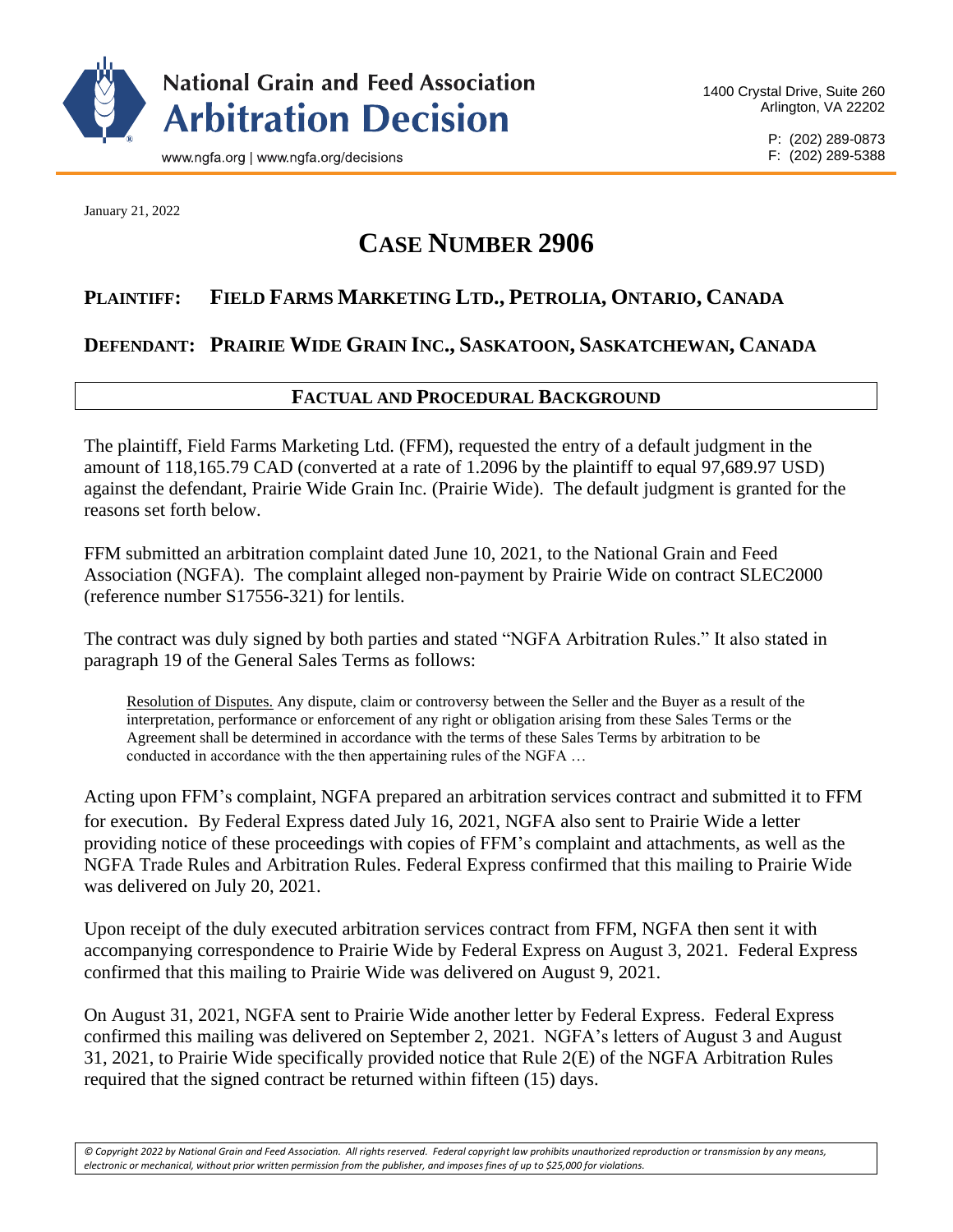After still not receiving any response from Prairie Wide, or any indication that a response was forthcoming, NGFA sent yet another notice to Prairie Wide on September 17, 2021, by Federal Express. This notice further specifically stated as follows:

NGFA Arbitration Rules 2(D) and (E) provide for the entry of a default judgment when a party fails to execute the arbitration contract and pay the service fee within fifteen (15) days. Based upon the lack of any response from you thus far, we must anticipate that you do not intend to respond. *This is our last attempt to elicit a response from you. A default judgment may be entered against you at any time, which the Plaintiff may enforce in a court of law.* [Emphasis in original].

Federal Express confirmed that this mailing was delivered to Prairie Wide on September 20, 2021.

NGFA has yet to receive an executed arbitration services contract from Prairie Wide, despite the repeated attempts by NGFA to contact Prairie Wide.

### **DEFAULT JUDGMENT**

NGFA established jurisdiction over this matter pursuant to the express terms of the contract and by way of FFM's status as an NGFA member.

FFM properly and in a timely manner filed its complaint under NGFA Arbitration Rule 2(A). Pursuant to Rule 2(B), NGFA then submitted an arbitration services contract to the parties. Rule 2(D) states that, "Each party must return the completed arbitration services contract within 15 days from the date the party receives it from the NGFA Secretary." FFM properly executed and returned the arbitration services contract. Prairie Wide refused to comply with the NGFA Arbitration Rules and refused to respond to any requests from NGFA for the executed contract.

NGFA Arbitration Rule 2(E) provides for the following:

Where a party fails to execute the arbitration services contract or pay the arbitration services fee, the NGFA Secretary may without further submissions by the parties enter a default judgment or such other relief as the NGFA Secretary deems appropriate.

As it appears that Prairie Wide made a conscious decision to disregard these arbitration proceedings, pursuant to Rule 2(E) of the NGFA Arbitration Rules, the NGFA Secretary finds that entry of default judgment against Prairie Wide is proper and warranted.

NGFA Arbitration Rule 2(E) also sets forth the requirements and conditions under which, "[a]ny party against whom a default judgment has been entered may apply to vacate the default judgment within 15 days of entry of the default judgment."

### **THE AWARD**

### **THEREFORE, IT IS ORDERED THAT:**

1. Field Farms Marketing, Ltd. is awarded judgment against Prairie Wide Grain Inc. for 118,165.79 CAD (converted at a rate of 1.2096 by the plaintiff to equal 97,689.97 USD).